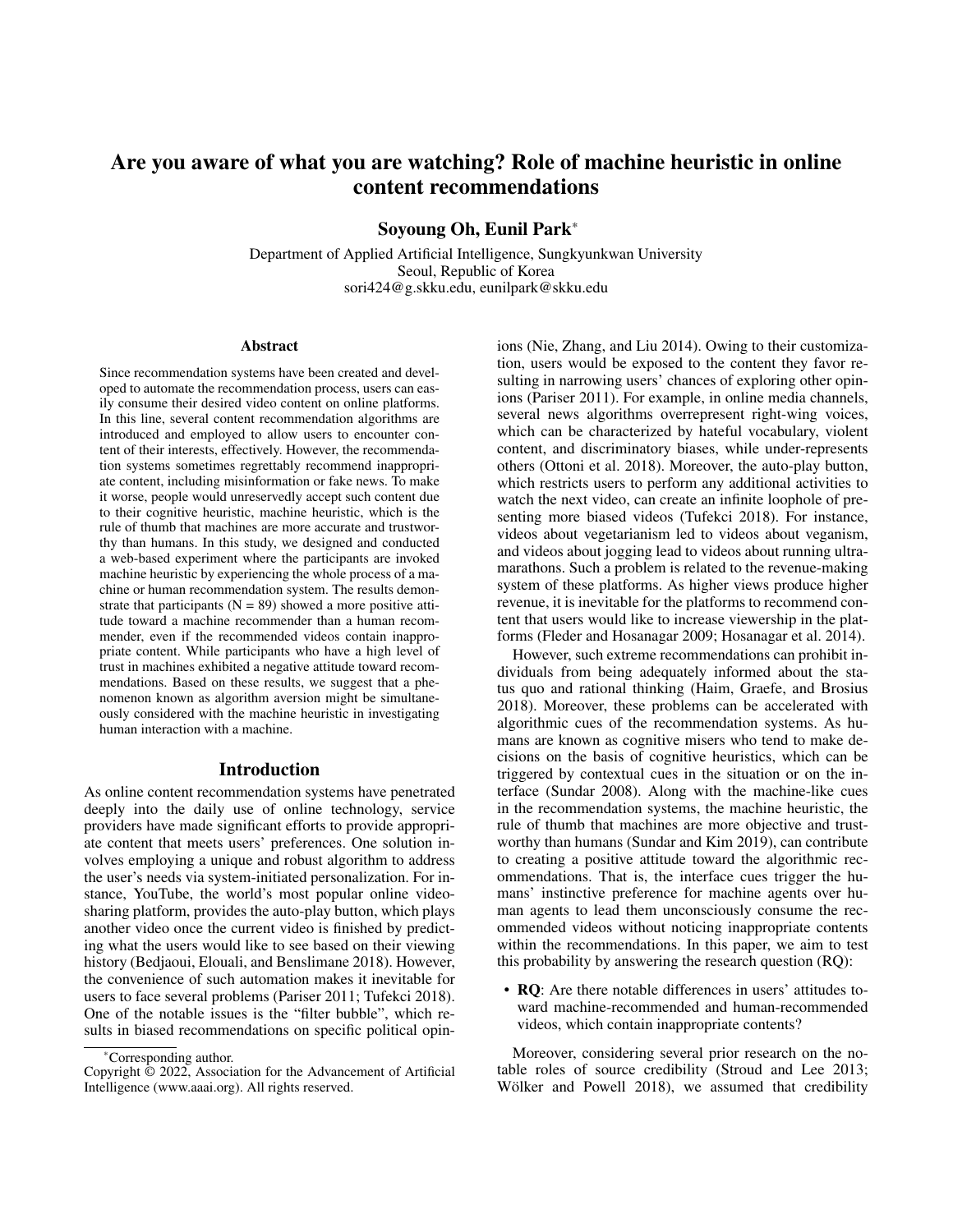which is led by recommendation cue would positively affect the attitude toward recommended videos. Thus, the following hypothesis is proposed:

• H1: When people find the recommendation system more credible, depending on whether the video is machinerecommended or human-recommended, they have a more positive attitude towards recommendations.

Trust is a critical factor that impacts not only face-to-face interpersonal relationship, but also important for humanmachine communications (Yu et al. 2018; Hoff and Bashir 2015; Kim, Park, and Sundar 2013; Lee and Moray 1994). Particularly for the systems where users are required to make decisions based, at least partially, on machine recommendations. The experiential effects based on the contextdependent variables in machine system can directly influence the trust (Cohen et al. 1997). For example, the type of system, complexity, and the difficulty of the task determines the trust in automated system. In addition to the external factors, as humans are creatures of experience, they can use pre-existing knowledge from past interactions with automation when assessing the trustworthiness of novel systems (Hoff and Bashir 2015). The initially learned trust built on prior experience with the system or similar technology (Yuviler-Gavish and Gopher 2011) and preexisting attitudes, as well as expectations (Abe and Richardson 2006), can alter the formation procedures of the trust and subsequent decisions during interacting with automated systems. As machine heuristic is primed by the cognitive accessibility at the time of decision making (Higgins, Bargh, and Lombardi 1985), the users' predispositions of the trust in the source of the recommendation would interact with the recommendation cues. In other words, the effect of reliance on a machine-like recommendation cue is dependent upon prior experiences with machines. However, this effect will not be found when the human recommendation cue is presented. Thus, we propose the following hypothesis:

• **H2**: The higher level of predispositions of trust in machines allows users to have more positive attitude to machine-recommended videos, which is not the case in human-recommended videos.

Based on the research question and hypotheses, the research model is developed to illustrate the role of machine heuristic in credibility judgment and attitude (Figure 1).

#### Related Work

The concept of machine heuristic roots back in the psychological underpinnings of automation bias. The automation bias describes errors made when decision-makers rely on automated cues as a heuristic replacement for information seeking and processing (Mosier et al. 1996). Potential negative effects of this cognitive bias can be separated into automation commission errors (i.e., overreliance on flawed systems or failure to detect a misleading signal), and automation omission errors (i.e., failure to act on an accurate signal). Several scholars have found notable evidences of these errors in various domains, including aviation (Layton, Smith, and McCoy 1994; Mosier et al. 1996; Skitka,



Figure 1: A proposed research model to analyze machine heuristic in recommendation system

Mosier, and Burdick 1999), life-support systems (Wickens et al. 2015), and healthcare (Wolfstadt et al. 2008; Bogun et al. 2004; Goddard, Roudsari, and Wyatt 2012). Likewise, under high task load conditions, automation-induced complacency, a self-satisfaction that may result in non-vigilance based on an unjustified assumption of a satisfactory system state, may occur (Parasuraman, Molloy, and Singh 1993). This psychological state can lead to danger in both experts and novice operators of automated systems, particularly with highly reliable systems (Parasuraman, Molloy, and Singh 1993; Singh, Molloy, and Parasuraman 1997; Bagheri, Jamieson et al. 2004). Because user experience and practice do not appear to mitigate automation complacency, it is possible that the complacency may be driven by initial high trust in the automation (Parasuraman and Manzey 2010).

Based on such ingrained faith in automated operations, the machine heuristic may result in attributions of randomness, objectivity, and other mechanical characteristics to the machine-like interface (Sundar 2008). Despite the extensive use of automation in computing systems, little research has been explicitly conducted to provide evidence for the operation of the machine heuristic in domains where ethical use of automation is required. In the context of online transactions involving a sense of security, Sundar and Kim (2019) found out that the users tend to disclose their personal financial information to automated decision aids rather than human beings. Considering the sensitive nature of human behavior, especially the study of human cognition, it is important to bridge the gap between the experiment and the real world. However, previous study with machine heuristic assessed users' behavioral intention in the form of self-reports, after they were asked to imagine that they were in the scenario portrayed in the screenshot (Sundar and Kim 2019). That being said, there might be a discrepancy between their behavioral intention and actual behavior when it comes to reality. Therefore, to fill this gap with empirical evidence, we devised an experimental stimuli that can capture the behavioral data of users in experiencing the automated system instead of asking them to report their intention.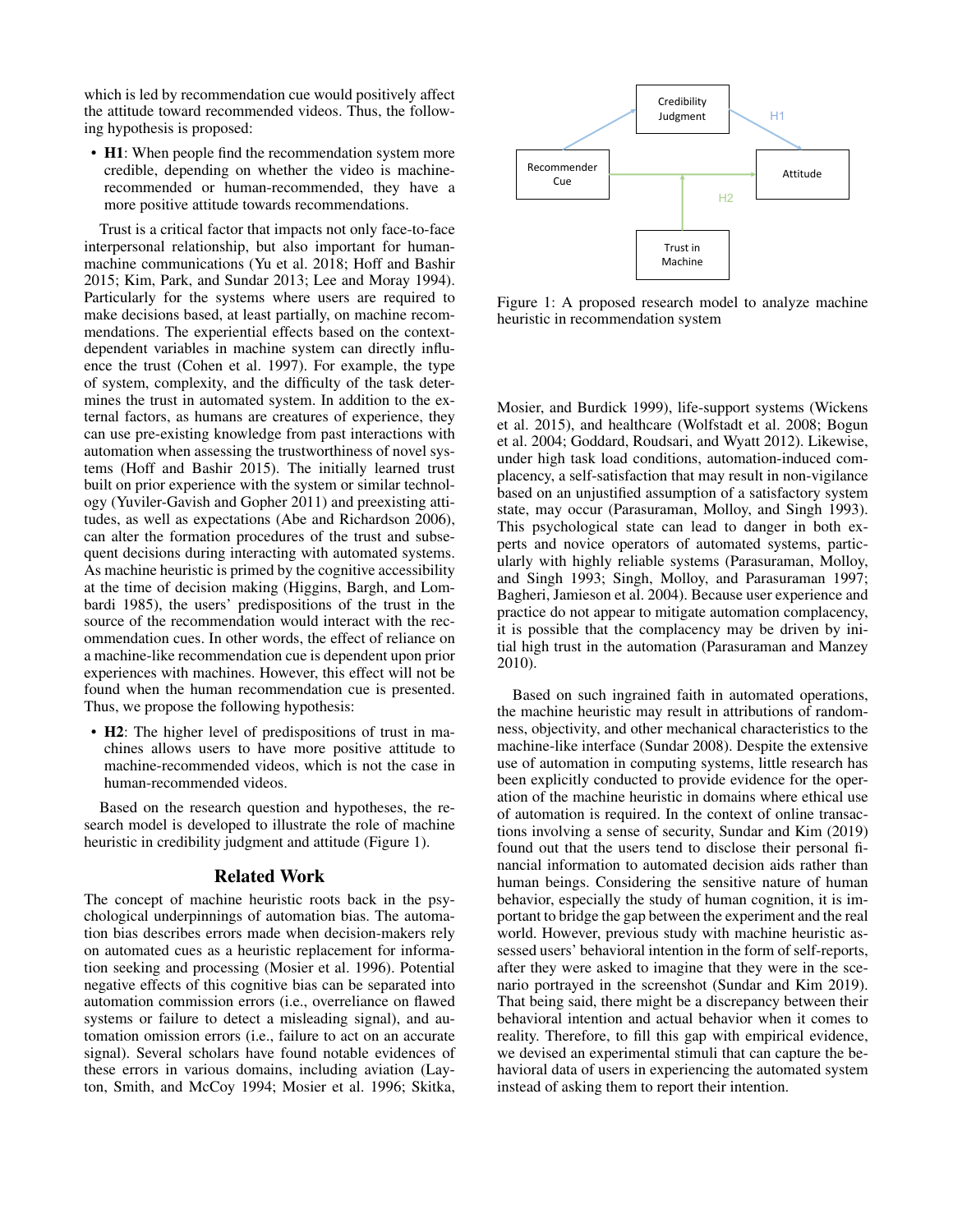# Experiment

# **Method**

We received the institutional review board (IRB) approval from the affiliated university (2020-11-025). A betweensubjects experiment was conducted to validate the hypotheses and the research model. Participants experienced to one of the recommendation systems (i.e., human versus machine). They were then instructed to respond to a survey, measuring users' degree of trust in the machine, credibility of the system, and attitude toward the recommended video list, which can be organized by appropriate and inappropriate contents. Our experimental stimulus can be replicated by using publicly available codes<sup>1</sup>.

### **Participants**

A total of 90 participants were recruited from one of the South Korean professional survey agencies. After a filtering procedure, 89 validated responses were organized by 35 males (39.3%) and 54 females (60.7%). The age ranged from 20 to 60 years. While 43.8% were in their 20s, 32.6%, 15.7% and 7.9% were in 30s, 40s, and 50s, respectively. The educational background ranged from below high school graduate to Ph.D., and the majority of the participants had a bachelor's degree (60.7%). Half of the participants were assigned to the machine recommender condition and the others were assigned to the human recommender condition.

## Experimental Stimulus and Procedure

We designed a web-based recommendation system by adapting YouTube interface as in Figure 2. Different recommender identity cues were employed for human and machine conditions (Koh and Sundar 2010; Kim 2016).

For the human condition, we proposed the recommendation is executed by an expert video content editor. While we described that artificial intelligence recommends the videos in the machine condition. Details of the whole procedure of the recommendation in each condition are as follows. On the introductory page, participants in the human condition were provided an explanation that human editors recommended the videos, while those in the machine condition were informed that the videos were recommended by machine editors. Participants in the human condition were shown a human editor's image on the recommendation loading page and saw the message that the human editor took part in the recommendation procedures. In the machine condition, participants saw a machine editor's image and received the notification that the algorithm provided the recommendations. Moreover, pre-recorded voices were presented as cues for recommender identities, such that participants in the human condition were exposed to a human voice saying *"a video specialist is in the process of generating a list of videos for you"*. Participants in the machine condition were exposed to a synthetic voice saying *"an algorithm specialized in video recommendations is in the process of generating a list of videos for the participant"*. Female voices, which were neutral and monotone in style, were used in both conditions.





(b) Human condition

Figure 2: Introduction web-pages for each condition

<sup>1</sup> https://github.com/sori424/Machine-Heuristic-Experimental-Stimulus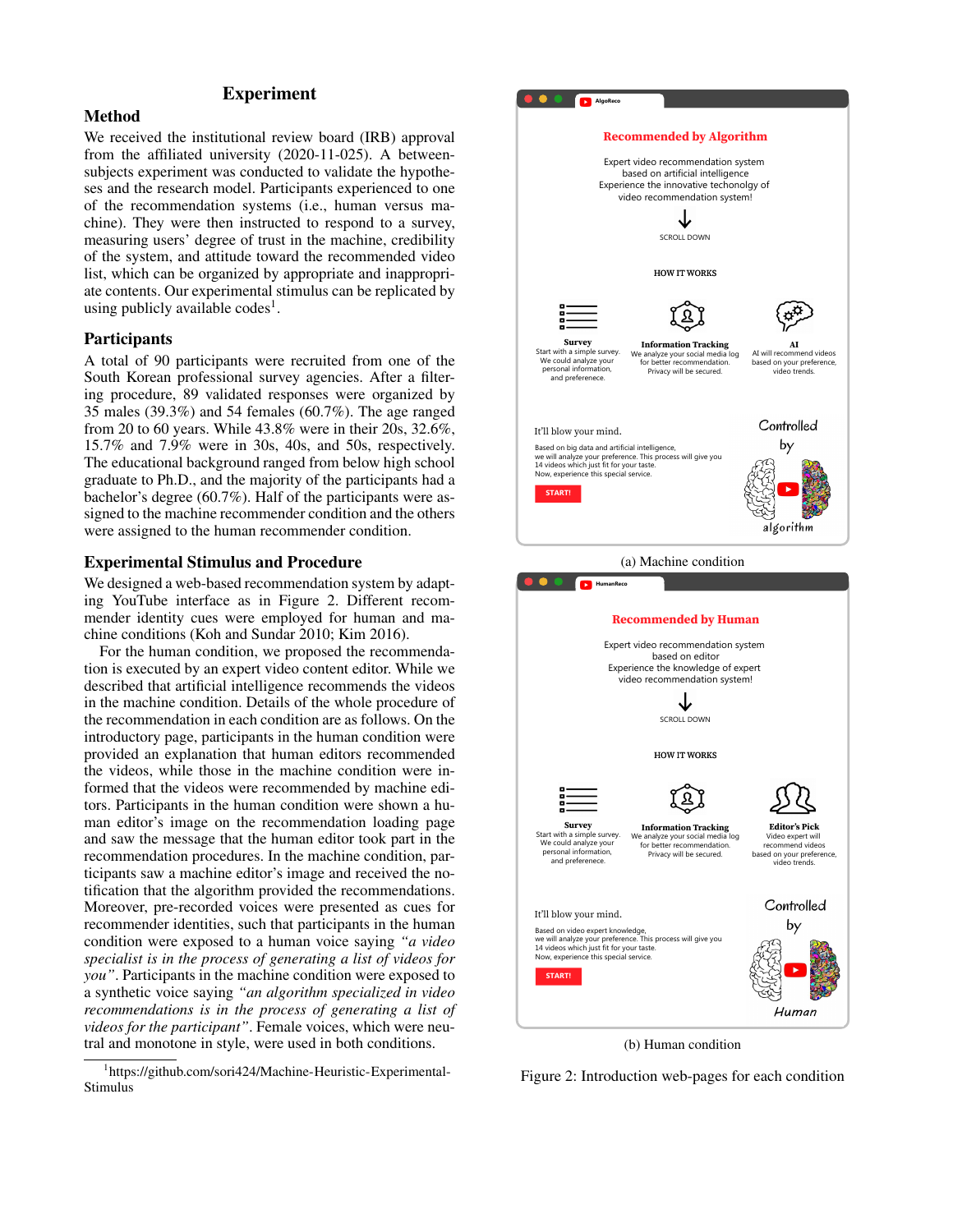Participants were then instructed to answer questions regarding demographic information which have no effect on the recommendation performance. This step's purpose was to increase credibility of the recommendation system by inducing each participant to believe that the system uses demographic data to analyze user preferences and provide personalized recommendations. An identical list of recommended videos was given to both human and machine conditions, and seven out of the 14 videos in the recommended list contained inappropriate content. The videos' inappropriateness was assessed by the video violation guideline in YouTube<sup>2</sup>. The inappropriate videos included content related to assault, hate speech, fake news, pranks with a threat, and how-to guides of illegal activities (e.g., how to unlock a bicycle chain and how to make guns with a 3D printer). A manipulation check question ("Please list down the inappropriate videos you remember") was employed to check the inappropriateness of the videos during the pilot test with 15 participants. Six of the fifteen respondents indicated that they saw severely inappropriate videos in the recommended list. Finally, the participants were debriefed about the study's purpose upon completing the experiment.

The entire procedure of the experiment was as follows:

- (i) Each participant was instructed to read all descriptions of the recommender on the introductory web page and click the start button at the bottom of the page.
- (ii) A survey on users' demographic information was given: name, e-mail address, nationality, age, gender, video interest, and social media user ID were asked.
- (iii) The participant was advised to wait for the video recommendations as they continued watching the loading page. The loading page contained visual and auditory cues for triggering users to be aware of the recommender identity.
- (iv) An identical list of pre-selected videos was suggested to the participants. Depending on the conditions, either an image of a machine or a human was placed on the top of the page.
- (v) The participant was given two minutes to click and watch the recommended videos on their own choices.
- (vi) The participant received the confirmation codes to verify that they followed the whole recommendation process to participate in the original survey.
- (vii) Upon completion of the survey, the participants were debriefed about the study's purpose. They were made aware that the video list presented in the experiment was not recommended by the real system and the information that they inputted was not saved.

#### **Measures**

All questionnaire items were measured using a 7-point Likert scale (1 = strongly disagree;  $7$  = strongly agree).

Credibility Credibility was measured using four items: 1) The recommendation system has expertise in recommending videos, 2) The recommendation system knows well about

the video contents, 3) The recommendation is reliably qualified, and 4) The recommendation system is inexperienced (reversed). The Cronbach's alpha for all four items, which were validated by prior online service research (Featherman, Miyazaki, and Sprott 2010), was 0.89.

Trust in machine Trust in machine was measured using three items: 1) Machines are more objective than human when performing a task, 2) Machines make better decisions than humans when it comes to ethics, 3) The decision of a machine does not cause damage to others. The Cronbach's alpha for three items, which were validated by prior machine heuristics research (Sundar and Kim 2019), was 0.56.

Dependent variable Attitude toward the recommendation system, was assessed by four items: 1) I am satisfied with the recommendation system, 2) Using this recommendation system is useful, 3) Using this recommendation system is a good idea, 4) It would be uncomfortable if I cannot use this recommendation system. The Cronbach's alpha for these items, which were validated by prior public perception research (Kim 2016), was 0.92.

# **Results**

### Manipulation check

To determine the effectiveness of manipulation in an experimental stimulus, we used different questionnaires in each condition as follows. For the machine condition, participants were instructed to respond to the following agreement statement by 7-point Likert scale: 1) "*I had a video recommendation from a machine editor*"  $(M = 4.73, SD = 1.38)$ .

For the human condition, participants responded to the following statement: 2) "*I had a video recommendation from a human editor*" ( $M = 4.16$ ,  $SD = 1.29$ ). The participants in machine condition were found to be more likely to recognize the source of the recommendation compared to the human condition  $(t(87) = 2.00, p = .047)$ .

To explore the participants' engagement by using a 7 point Likert scale in the experiment (Koh and Sundar 2010), they were instructed to respond to the following items: 1) "*How important was the recommendation task for you?*" 2) "*How involved were you in the experiment?*" 3) "*Did you feel as though you were experiencing an actual recommendation system?*". No significant difference between machine  $(M = 3.89, SD = 1.18)$  and human conditions  $(M = 3.48, SD)$  $= 1.37$ ) was observed. Participants in both conditions were found to have been equally motivated to participate in the experiment  $(t(87) = 1.49, p = .14)$ .

#### Hypothesis Tests

An independent *t*-test was conducted to address the research question. The result showed the significant difference across attitude toward recommendation system  $(t(87) = 1.99, p <$ .05). Specifically, the participants in the machine condition  $(M = 4.18, SD = 1.35)$  were more likely to have a positive attitude toward the recommended videos than those in the human condition ( $M = 3.62$ ,  $SD = 1.26$ ). Besides, the machine cue triggers the participants' positive attitudes toward recommendations ( $\beta$  = 1.06,  $p$  < .05), but the human cue

<sup>2</sup> https://creatoracademy.youtube.com/page/course/communityguidelines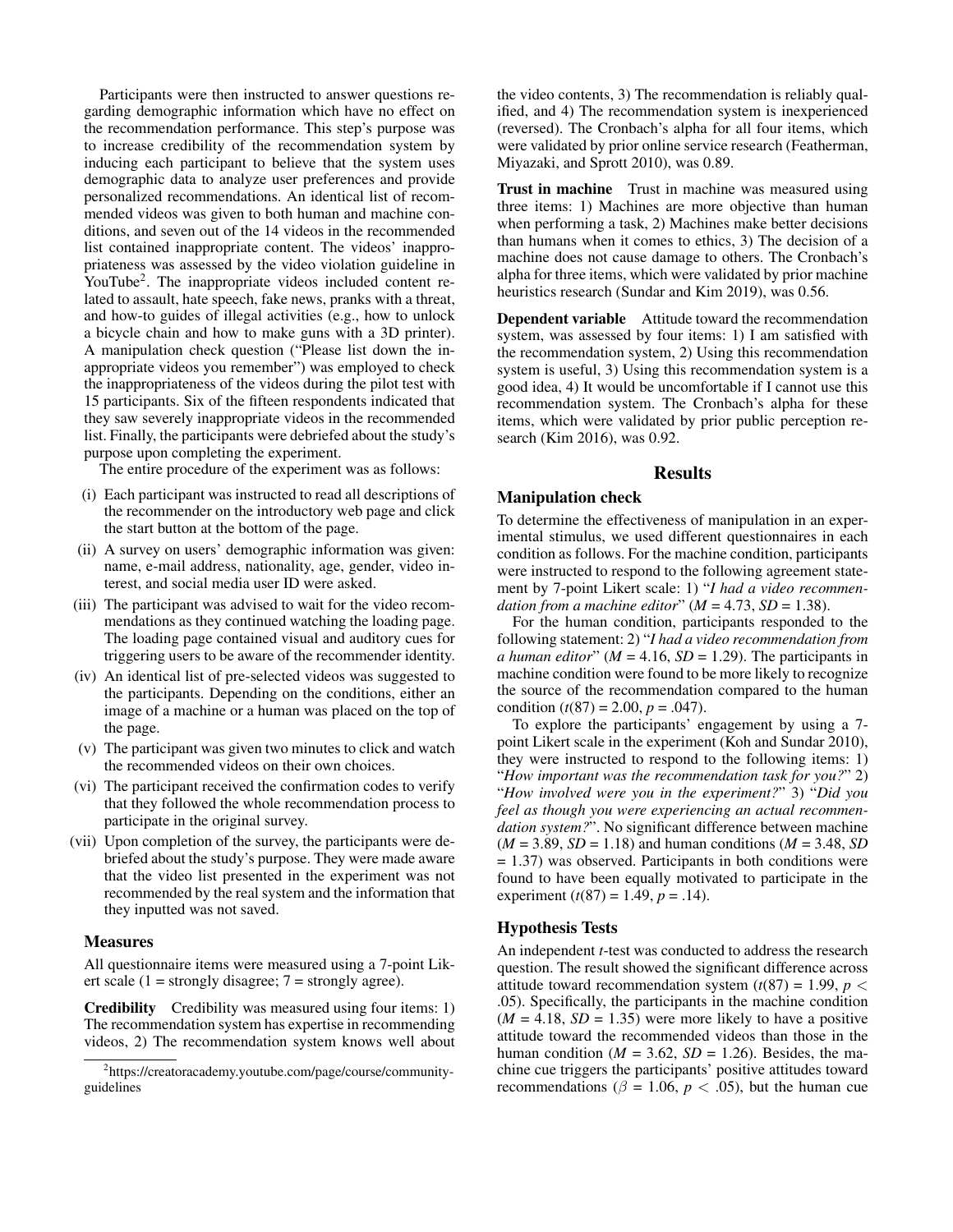which indicates the video expert does not affect to the participants' attitudes toward the recommendations ( $p = .86$ ).

Then, we conducted mediation and moderation analysis by using Hayes's PROCESS macro (Model 5) with 5,000 bootstrap samples to answer the hypotheses that we suggested (Hayes 2017). The model was bias-corrected and set at a 95% confidence interval to analyze each machine's proposed research model and the human condition. All control variables were considered as co-variants. The results are summarized in Figure 3.

To validate the H1, which addresses the mediating role of credibility, a simple regression analysis was conducted. The results show that there is a direct effect of machine cue on credibility (*SE* = 0.11,  $\beta$  = 0.40,  $p < .01$ ,  $CI = [0.16, 0.64]$ ). That is, machine cue triggers participants to perceive the recommendation system as credible. Besides, the increased credibility dependent on the machine cue leads to have positive attitude toward recommendations ( $SE = 0.11$ ,  $\beta = .29$ ,  $p < .01$ , *CI* = [0.09, 0.53]). The human cue also had a direct effect on credibility (*SE* = 0.35,  $\beta$  = 0.35, *p* < .01, *CI* = [0.10, 0.60]), where human cue makes the recommendation system more credible. Moreover, as machine condition, increased credibility contributes to positive attitude toward human recommender's recommendations ( $SE = 0.11$ ,  $\beta = .18$ ,  $p < .01$ ,  $CI = [0.01, 0.46]$ . Regardless of the interface cue, the higher the credibility, the greater the positive attitude toward recommendations. H2 hypothesized that a positive attitude toward recommendations will be presented among the participants with stronger trust in machines in the presence of machine cues in the interface, rather than a human agent. There is a significant effect of trust in machine on attitude in presence of machine cue (*SE* = 0.10,  $\beta$  = -.27, *p* < .05, *CI* = [-0.48, -0.06]), while no significant effect of the trust in machine on the relationship between human cue and attitude is presented  $(p=.59)$ .

Meanwhile, the effect of trust in machines on the relationship between machine cues and attitude is presented in an opposite direction from our expectation. That is, the participant with stronger trust in a machine, who saw machine cue, has a negative attitude toward recommendations. Therefore, we conducted further analysis to investigate the conditional effects of the variable. The results showed that as trust in the machine and perception that the machine as a main source of the recommendation increased, the attitude becomes more negative (*SE* = 0.10,  $\beta$  = -0.35,  $p < .01$ ,  $CI = [-0.57, -0.13]$ ). However, there was no significant relationship between attitude and low (*SE* = 0.14,  $\beta$  = 0.11,  $p$  = .44,  $CI = [-0.18,$ 0.40]) or average ( $\beta$  = -0.12,  $p$  = .19,  $CI = [-0.30, 0.06]$ ) trust in machine. The interaction points are plotted in Figure 4. Participants with low trust in machines tend to have a positive attitude toward the recommended videos when they are more likely to perceive the recommendation system as a machine. For participants with a more than average level of trust in a machine, the increased level of perceiving the recommendation system as a machine led to a negative attitude toward the recommended videos. That is, the negative attitude can be explained by the participants' dissatisfaction with the recommendations. The participants who have high trust in the machine would expect the performance of

the machine recommender system to accurately predict their video preferences. However, as the recommendation list was created regardless of the preferences of the participants, the dissatisfaction might negatively affect the attitude.

# **Conclusion**

This study contributes to providing an overview of users' actual experiences when facing a similar situation by conducting the experimental study. As one of the empirical pieces of evidence in addressing cognitive heuristic approaches to online recommendation systems, this study presents the effects of machine-related interface cues on users. In specific, our result from the web-based experiment confirmed that people are inclined to exhibit a more positive attitude toward machine-generated recommendations than human-generated recommendations. Even the recommendation video list in our experiment contains videos that violate the content guideline, the participants show cognitive heuristics in terms of revealing trust and reliance in automated suggestions. Besides, the higher the users perceive the recommendation as a machine, the users are more likely to have positive attitudes. From these results, we confirmed that the machine heuristic is involved in building a positive attitude to the recommended videos by algorithms. That is, merely identifying the artificial intelligence as the informant of the interactions can trigger the heuristic based on stereotypes about the operations of machines (Sundar 2020). Such automation bias induces people to adhere to automated decision authorities even if the outputs seem to violate the common sense of what is right (Mosier et al. 1996). With automated cues, people would not verify the given recommendations due to over-credence on the recommendation algorithm. To make matters worse, our results show that regardless of whether an agent is human or automated, the higher credibility of the online system leads to a more positive attitude toward the system. That being said, an authority heuristic could occur by using a well-known recommendation system's interface, YouTube (Sundar 2008). As the web interface generated for the experiment in this study reveals itself as having an official authority, the participants may confer believability to the recommended content with high credibility to a recommendation system.

Therefore, the participants would unconsciously consume inappropriate content due to the combined effect of both heuristics. That is, machine cue and its credibility assigned from authority could be the factors that contribute toward consuming misleading and harmful content by making people believe the recommendation performance without indepth consideration. In this regard, users always should be aware of the recommended contents rather than depending on the various interface cues including algorithmic agents and their credibility.

While contrary to the findings of prior research, which suggested that the users' greater trait trust in machines leads to a higher positive attitude toward the performance of the machine (Sundar and Kim 2019), the results of the experiment showed contrasting results. The greater level of users' trust in machines leads to the more negative attitude toward the recommendations in the presence of machine cues. This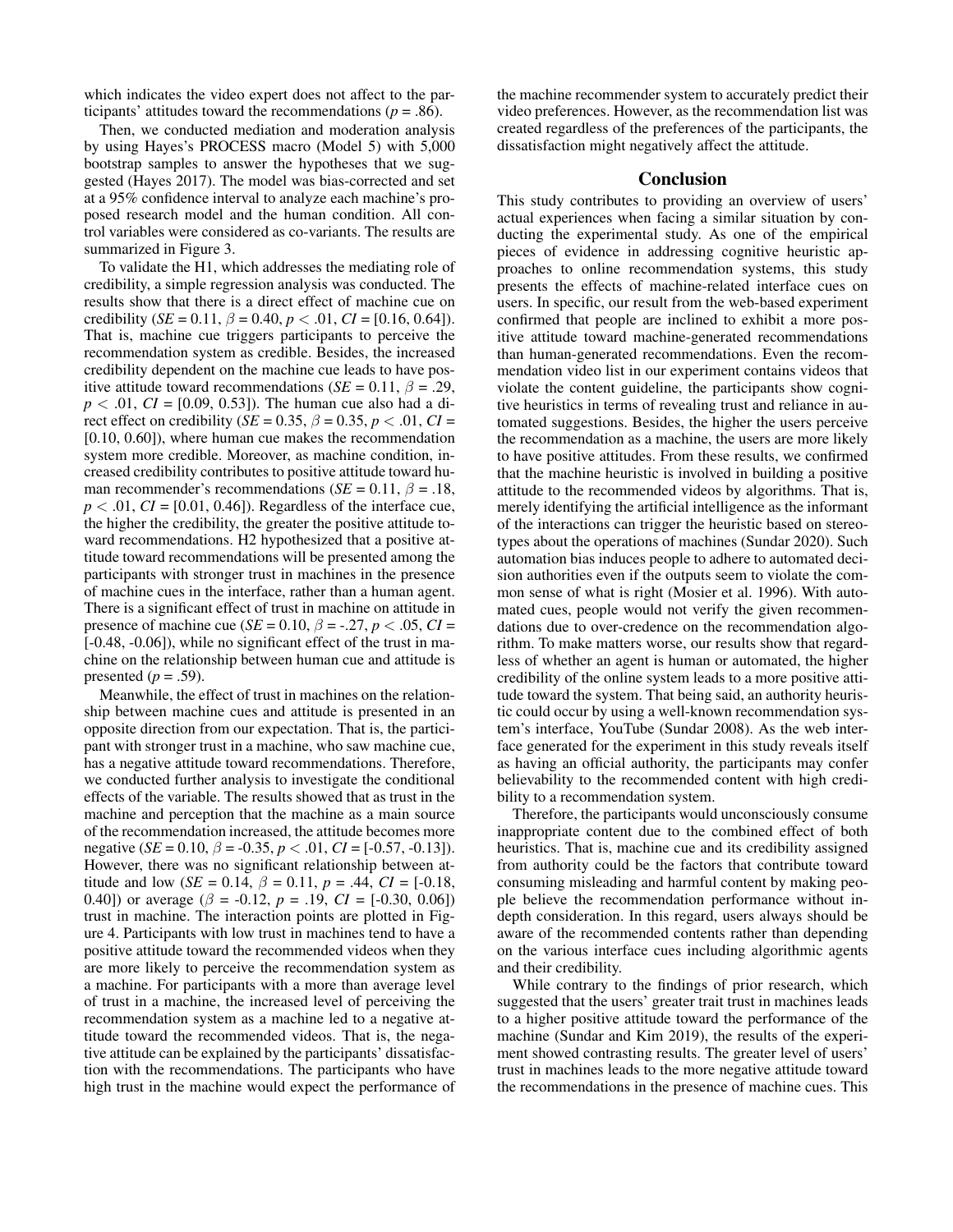

Figure 3: Results of the research models from each condition: machine and human recommender systems (\**p* < 0.05; \*\**p* < 0.01)



Figure 4: An interaction plot; each line indicates trust level in a machine, x-axis as a degree of perceiving the recommendation system as a machine, and y-axis as an attitude toward algorithmic recommendation system.

can be explained by users' general experiences of algorithmic operations; machine cues may have set high expectations on recommendations for users who have high trust in machines (Mosier et al. 1996). However, when a user realizes that a specific algorithm fails in a specific task, the cueing machine heuristic can result in negative reactions, such as algorithm aversion (Dietvorst, Simmons, and Massey 2015; Dzindolet et al. 2002). Dietvorst, Simmons, and Massey (2015) found that the errors that we tolerate in humans become less tolerable when machines make them where people have a general tendency to quickly lose confidence in algorithms after seeing them make a mistake. Hence, the participants with a firmer trust in machines would have expected the algorithmic recommendation system to predict the videos they were interested in with some degree of accuracy. Since the video list had been made in advance, the interests of the participants were not considered. Therefore, after receiving the recommendation, the participants might have experienced negative dis-confirmation between their expectation of the machine's performance and experienced performance, which led to negative attitudes.

Based on the result, we emphasize the necessity of expanding a research model to explore interactions between humans and machines in a wide range of forecasting domains. In addition to cognitive heuristics to explain humans' preferences in using algorithms in prediction tasks, other factors such as algorithm aversion can be considered to explore why people are dissatisfied with the predictions at the same time (Dietvorst, Simmons, and Massey 2015). In other words, multiple factors that trigger interactions in a different direction can be considered simultaneously.

#### Limitations

Although some academic findings have been presented, several limitations should be addressed in future studies. First, the potential biases regarding the recommendation system might affect the attitude of participants. As human-based video recommendation systems are not usual, users' perceived familiarity with machine recommenders may have positively affected attitudes. This can be assumed by the manipulation check result where the participants in human condition were less likely to recognize the source of recommendation compared to the machine condition. We mitigated this issue by employing the same well-known video recommendation interface for both conditions, familiarity coming from the recommendation algorithm could have positively affected the machine condition. Besides, the discrepancy between the experiment and the real situation might influence the perceptions of the recommendation system. To increase credibility by giving the sense of personalized recommendation, we inserted made-up stages that ask for personal information including social media id which is not a common procedure in video recommendation platforms. In addition, we recommended videos to participants with a madeup video list regardless of their preferences which resulted in contrasting outcomes compared to the previous study. To avoid this issue, we could have used a recommendation algorithm that actually recommends personalized videos for each participant. Therefore, researchers should consider a more natural way of making experimental stimuli with ensuring high credibility.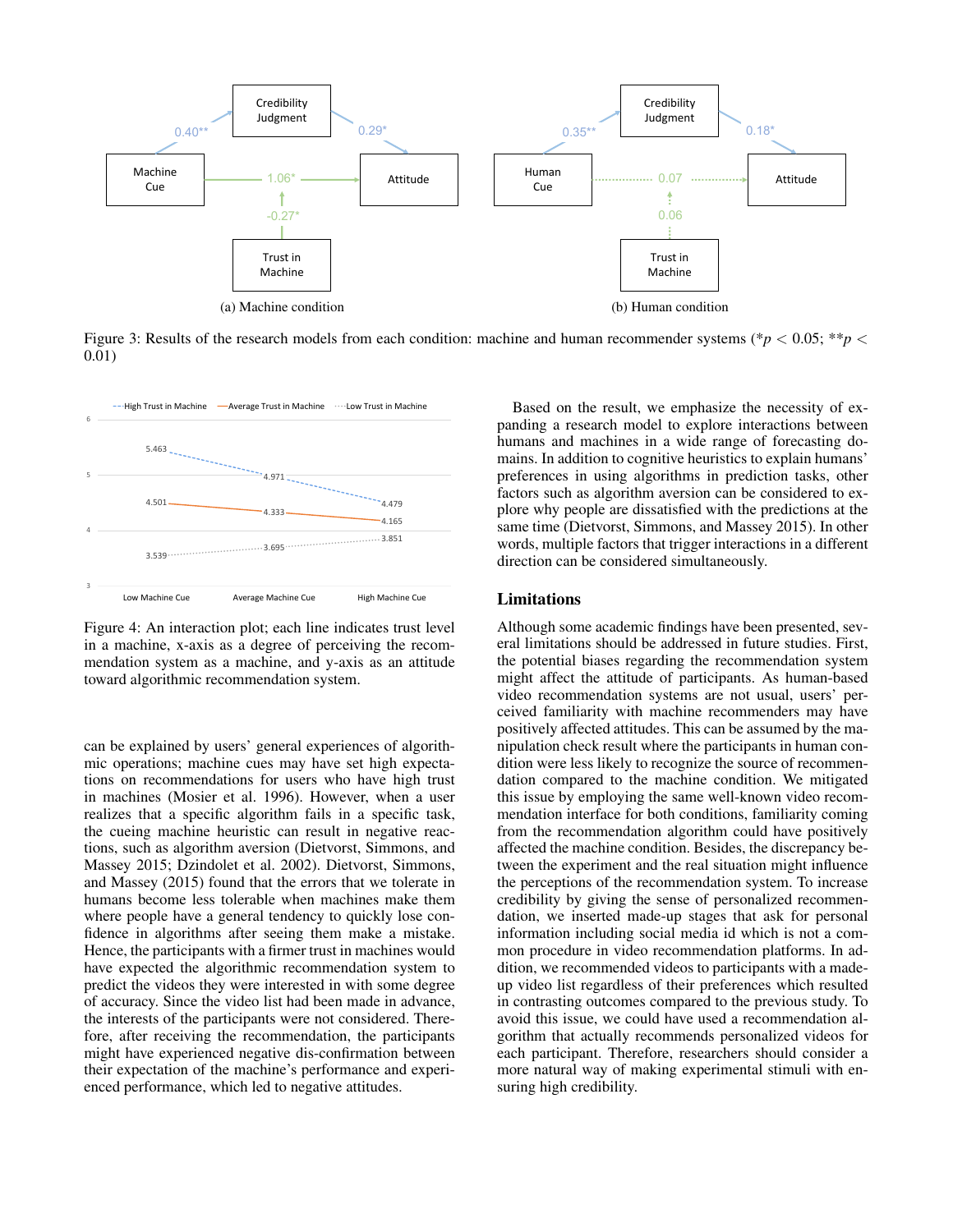# Acknowledgements

This research was supported by the MSIT(Ministry of Science and ICT), Korea, under the ICAN(ICT Challenge and Advanced Network of HRD) program(IITP-2020-0-01816) supervised by the IITP(Institute of Information & Communications Technology Planning & Evaluation). This research was also supported by the National Research Foundation of Korea funded by the Korean Government (NRF-2020R1C1C1004324).

### References

Abe, G.; and Richardson, J. 2006. Alarm timing, trust and driver expectation for forward collision warning systems. *Applied ergonomics*, 37(5): 577–586.

Bagheri, N.; Jamieson, G. A.; et al. 2004. Considering subjective trust and monitoring behavior in assessing automation-induced "complacency.". *Human performance, situation awareness, and automation: Current research and trends*, 1: 54–59.

Bedjaoui, M.; Elouali, N.; and Benslimane, S. M. 2018. User time spent between persuasiveness and usability of social networking mobile applications: a case study of Facebook and YouTube. In *Proceedings of the 16th International Conference on Advances in Mobile Computing and Multimedia*, 15–24.

Bogun, F.; Anh, D.; Kalahasty, G.; Wissner, E.; Serhal, C. B.; Bazzi, R.; Weaver, W. D.; and Schuger, C. 2004. Misdiagnosis of atrial fibrillation and its clinical consequences. *The American journal of medicine*, 117(9): 636–642.

Cohen, M. S.; Parasuraman, R.; Serfaty, D.; and Andes, R. 1997. Trust in decision aids: A model and a training strategy. *Arlington, VA: Cognitive Technologies, Inc*.

Dietvorst, B. J.; Simmons, J. P.; and Massey, C. 2015. Algorithm aversion: People erroneously avoid algorithms after seeing them err. *Journal of Experimental Psychology: General*, 144(1): 114.

Dzindolet, M. T.; Pierce, L. G.; Beck, H. P.; and Dawe, L. A. 2002. The perceived utility of human and automated aids in a visual detection task. *Human Factors*, 44(1): 79–94.

Featherman, M. S.; Miyazaki, A. D.; and Sprott, D. E. 2010. Reducing online privacy risk to facilitate e-service adoption: the influence of perceived ease of use and corporate credibility. *Journal of Services Marketing*.

Fleder, D.; and Hosanagar, K. 2009. Blockbuster culture's next rise or fall: The effect of recommender systems on sales diversity. *Management Science*, 55(5): 697–712.

Goddard, K.; Roudsari, A.; and Wyatt, J. C. 2012. Automation bias: a systematic review of frequency, effect mediators, and mitigators. *Journal of the American Medical Informatics Association*, 19(1): 121–127.

Haim, M.; Graefe, A.; and Brosius, H.-B. 2018. Burst of the filter bubble? Effects of personalization on the diversity of Google News. *Digital journalism*, 6(3): 330–343.

Hayes, A. F. 2017. *Introduction to mediation, moderation, and conditional process analysis: A regression-based approach*. Guilford publications.

Higgins, E. T.; Bargh, J. A.; and Lombardi, W. J. 1985. Nature of priming effects on categorization. *Journal of experimental psychology: Learning, Memory, and Cognition*, 11(1): 59.

Hoff, K. A.; and Bashir, M. 2015. Trust in automation: Integrating empirical evidence on factors that influence trust. *Human factors*, 57(3): 407–434.

Hosanagar, K.; Fleder, D.; Lee, D.; and Buja, A. 2014. Will the global village fracture into tribes? Recommender systems and their effects on consumer fragmentation. *Management Science*, 60(4): 805–823.

Kim, K. J. 2016. Interacting socially with the Internet of Things (IoT): Effects of source attribution and specialization in human–IoT interaction. *Journal of Computer-Mediated Communication*, 21(6): 420–435.

Kim, K. J.; Park, E.; and Sundar, S. S. 2013. Caregiving role in human–robot interaction: A study of the mediating effects of perceived benefit and social presence. *Computers in Human Behavior*, 29(4): 1799–1806.

Koh, Y. J.; and Sundar, S. S. 2010. Heuristic versus systematic processing of specialist versus generalist sources in online media. *Human Communication Research*, 36(2): 103– 124.

Layton, C.; Smith, P. J.; and McCoy, C. E. 1994. Design of a cooperative problem-solving system for en-route flight planning: An empirical evaluation. *Human Factors*, 36(1): 94–119.

Lee, J. D.; and Moray, N. 1994. Trust, self-confidence, and operators' adaptation to automation. *International journal of human-computer studies*, 40(1): 153–184.

Mosier, K. L.; Skitka, L. J.; Burdick, M. D.; and Heers, S. T. 1996. Automation bias, accountability, and verification behaviors. In *Proceedings of the Human Factors and Ergonomics Society Annual Meeting*, volume 40, 204–208. SAGE Publications Sage CA: Los Angeles, CA.

Nie, B.; Zhang, H.; and Liu, Y. 2014. Social interaction based video recommendation: Recommending youtube videos to facebook users. In *Proceedings of 2014 IEEE Conference on Computer Communications Workshops (INFO-COM WKSHPS)*, 97–102. IEEE.

Ottoni, R.; Cunha, E.; Magno, G.; Bernardina, P.; Meira Jr, W.; and Almeida, V. 2018. Analyzing right-wing youtube channels: Hate, violence and discrimination. In *Proceedings of the 10th ACM Conference on Web Science*, 323–332.

Parasuraman, R.; and Manzey, D. H. 2010. Complacency and bias in human use of automation: An attentional integration. *Human factors*, 52(3): 381–410.

Parasuraman, R.; Molloy, R.; and Singh, I. L. 1993. Performance consequences of automation-induced'complacency'. *The International Journal of Aviation Psychology*, 3(1): 1– 23.

Pariser, E. 2011. *The filter bubble: What the Internet is hiding from you*. Penguin UK.

Singh, I. L.; Molloy, R.; and Parasuraman, R. 1997. Automation-induced monitoring inefficiency: role of display location. *International Journal of Human-Computer Studies*, 46(1): 17–30.